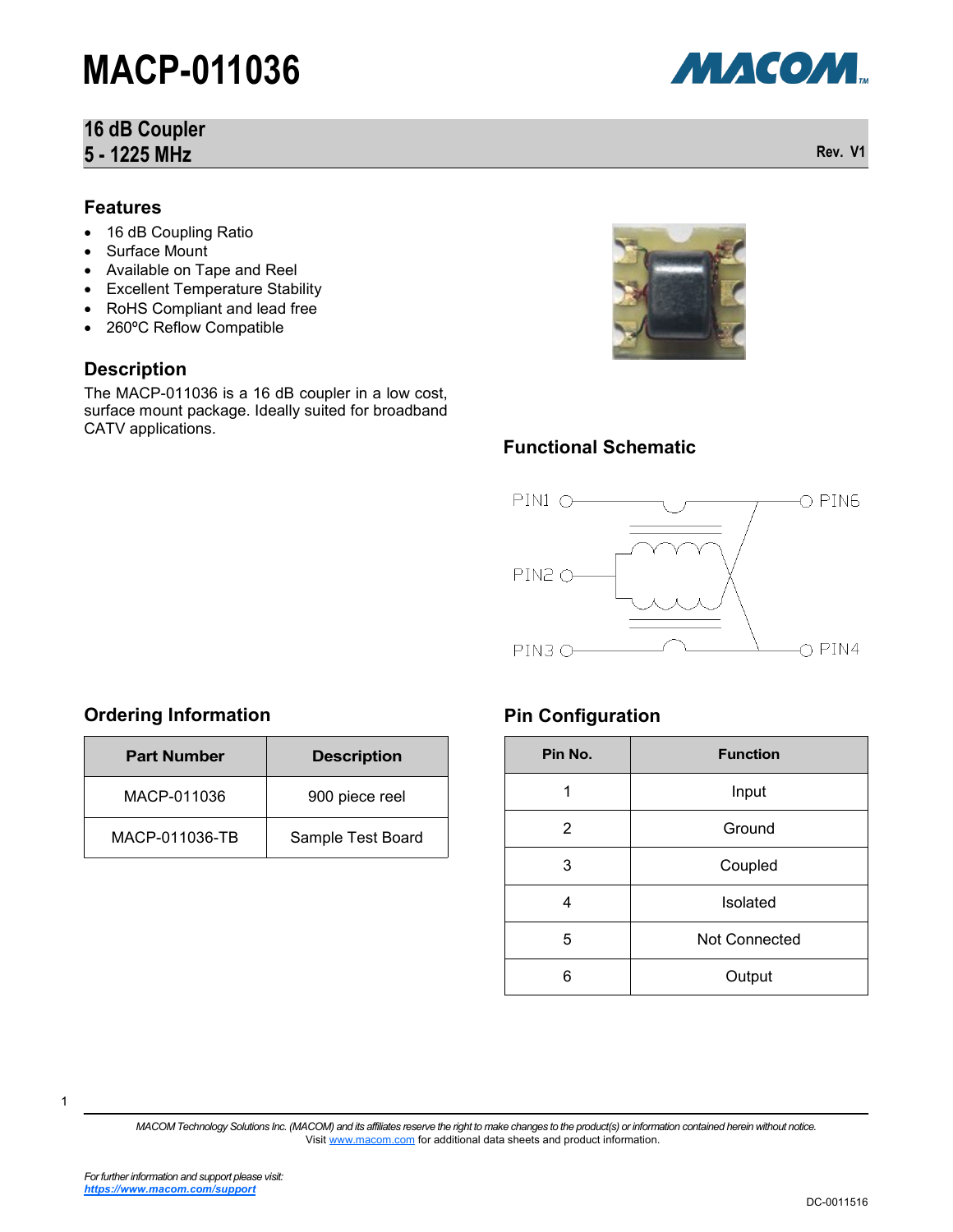

# **16 dB Coupler 5 - 1225 MHz**

**Rev. V1**

### **Electrical Specifications: Freq. = 5 - 1225 MHz,**  $T_A$  **= 25°C,**  $Z_0$  **= 75 Ω,**  $P_{in}$  **= 0 dBm**

| <b>Parameter</b>                       | <b>Conditions</b>               | <b>Units</b> | Min.     | Typ.       | Max.       |
|----------------------------------------|---------------------------------|--------------|----------|------------|------------|
| Coupling Ratio                         |                                 | dB           |          | 16         |            |
| Coupling<br>(Pin 1- Pin 3)             | 5 - 1225 MHz                    | dB           | 16.7     | 16         | 15.7       |
| Main Line Loss<br>(Pin 1- Pin 6)       | 5 - 1000 MHz<br>1000 - 1225 MHz | dB           |          | 0.8<br>1.0 | 0.9<br>1.2 |
| <b>Isolation</b><br>(Pin 1- Pin 4)     | 5 - 500 MHz<br>500 - 1225 MHz   | dB           | 31<br>26 | 34<br>28   |            |
| Input Return Loss<br>(Pin 1)           | 5 - 500 MHz<br>500 - 1225 MHz   | dB           | 20<br>16 | 22<br>18   |            |
| <b>Output Return Loss</b><br>(Pin 6)   | 5 - 500 MHz<br>500 - 1225 MHz   | dB           | 20<br>14 | 22<br>16   |            |
| <b>Coupling Return Loss</b><br>(Pin 3) | 5 - 500 MHz<br>500 - 1225 MHz   | dB           | 20<br>14 | 22<br>16   |            |

### Absolute Maximum Ratings **Allemantic Application Schematic**

| <b>Parameter</b>             | <b>Absolute Maximum</b>            |
|------------------------------|------------------------------------|
| Input Power                  | 0.5W                               |
| DC Current                   | 500 mA                             |
| <b>Operating Temperature</b> | $-40^{\circ}$ C to $+85^{\circ}$ C |



*MACOM Technology Solutions Inc. (MACOM) and its affiliates reserve the right to make changes to the product(s) or information contained herein without notice.*  Visit [www.macom.com](http://www.macom.com/) for additional data sheets and product information.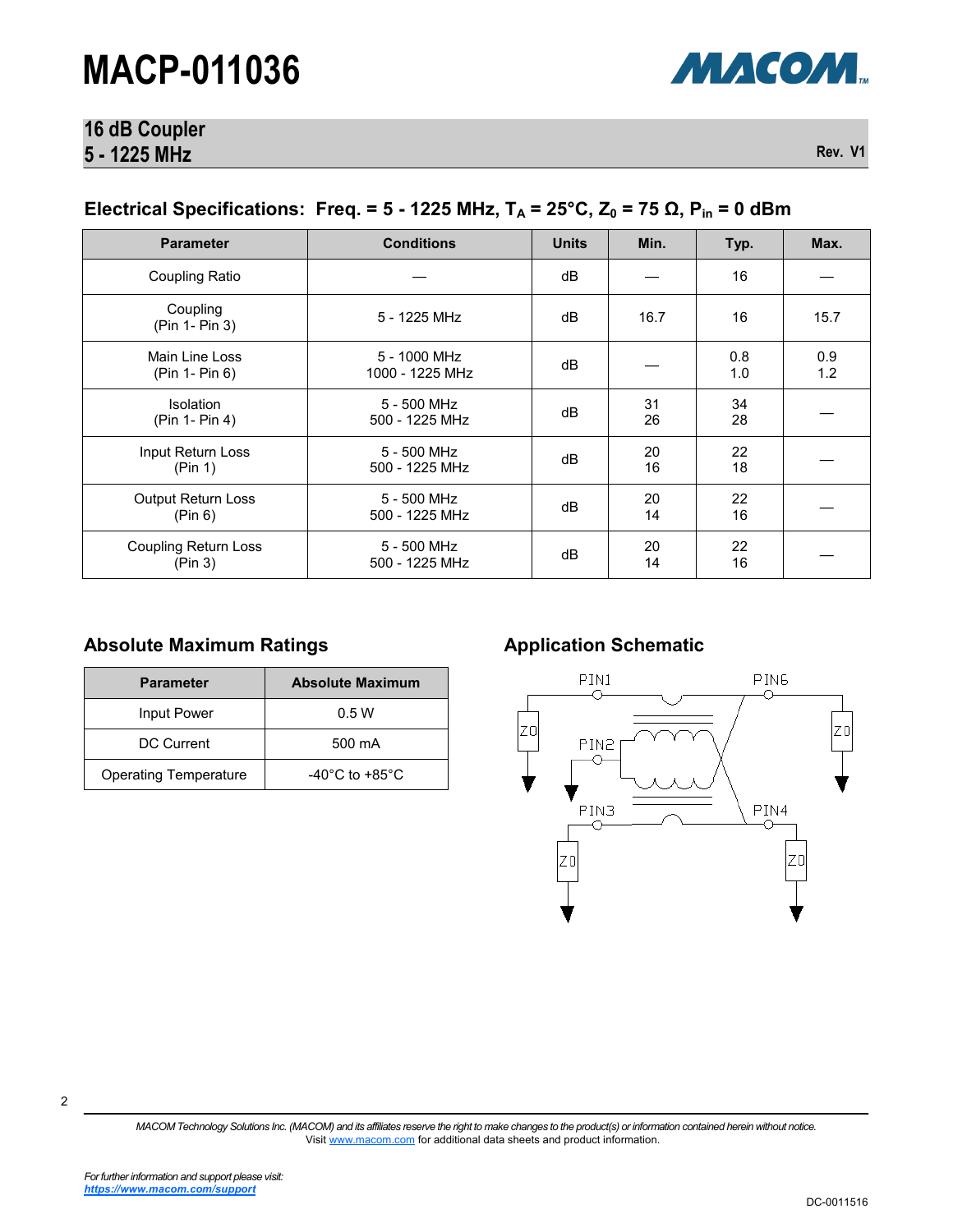# **16 dB Coupler 5 - 1225 MHz**

**Rev. V1**

МАСОМ.

# **Typical Performance Curves<sup>1</sup>**



1. Full temperature plots available on request.

<sup>3</sup>

*MACOM Technology Solutions Inc. (MACOM) and its affiliates reserve the right to make changes to the product(s) or information contained herein without notice.*  Visit [www.macom.com](http://www.macom.com/) for additional data sheets and product information.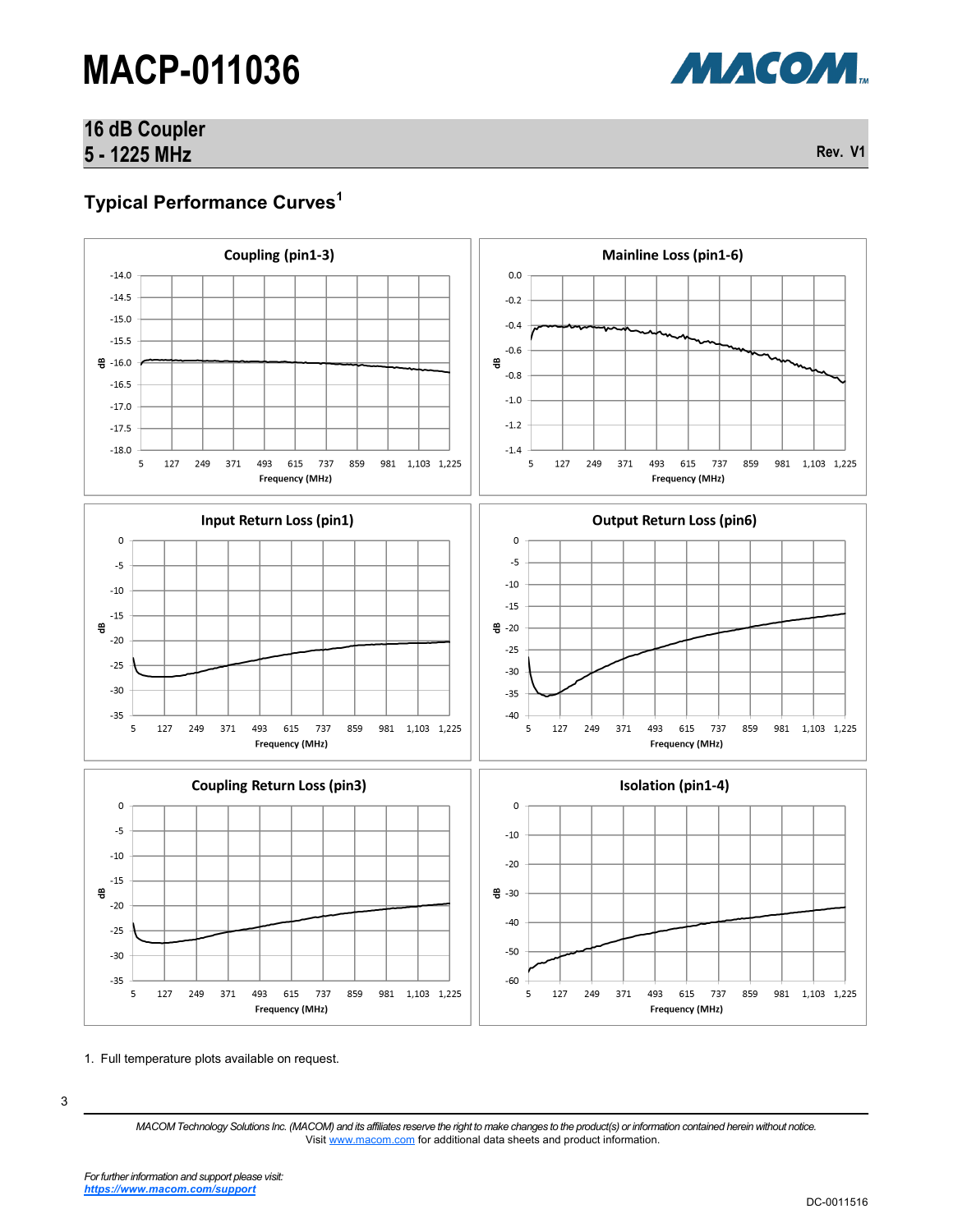# **16 dB Coupler 5 - 1225 MHz**



**Rev. V1**

### **Outline Drawing**







# **PCB Layout**



- 1. Dimensions in mm.
- 2. Tolerance: ±0.2mm unless otherwise noted.
- 3. Model number and lot code printed on reel.
- 4. Plating finish: ENIG on both sides, 0.05 to 0.1 µm gold over 3 to 6 µm nickel

### **Carrier Tape Orientation Tape & Reel Information**



| <b>Parameter</b>                                   | <b>Units</b> | Value |  |  |
|----------------------------------------------------|--------------|-------|--|--|
| Qty per reel                                       |              | 900   |  |  |
| <b>Reel Size</b>                                   | mm           | 330   |  |  |
| Tape Width                                         | mm           | 16.00 |  |  |
| Pitch                                              | mm           | 12.00 |  |  |
| Orientation                                        |              | F45   |  |  |
| Reference Application Note ANI-019 for orientation |              |       |  |  |

4

*MACOM Technology Solutions Inc. (MACOM) and its affiliates reserve the right to make changes to the product(s) or information contained herein without notice.*  Visit [www.macom.com](http://www.macom.com/) for additional data sheets and product information.